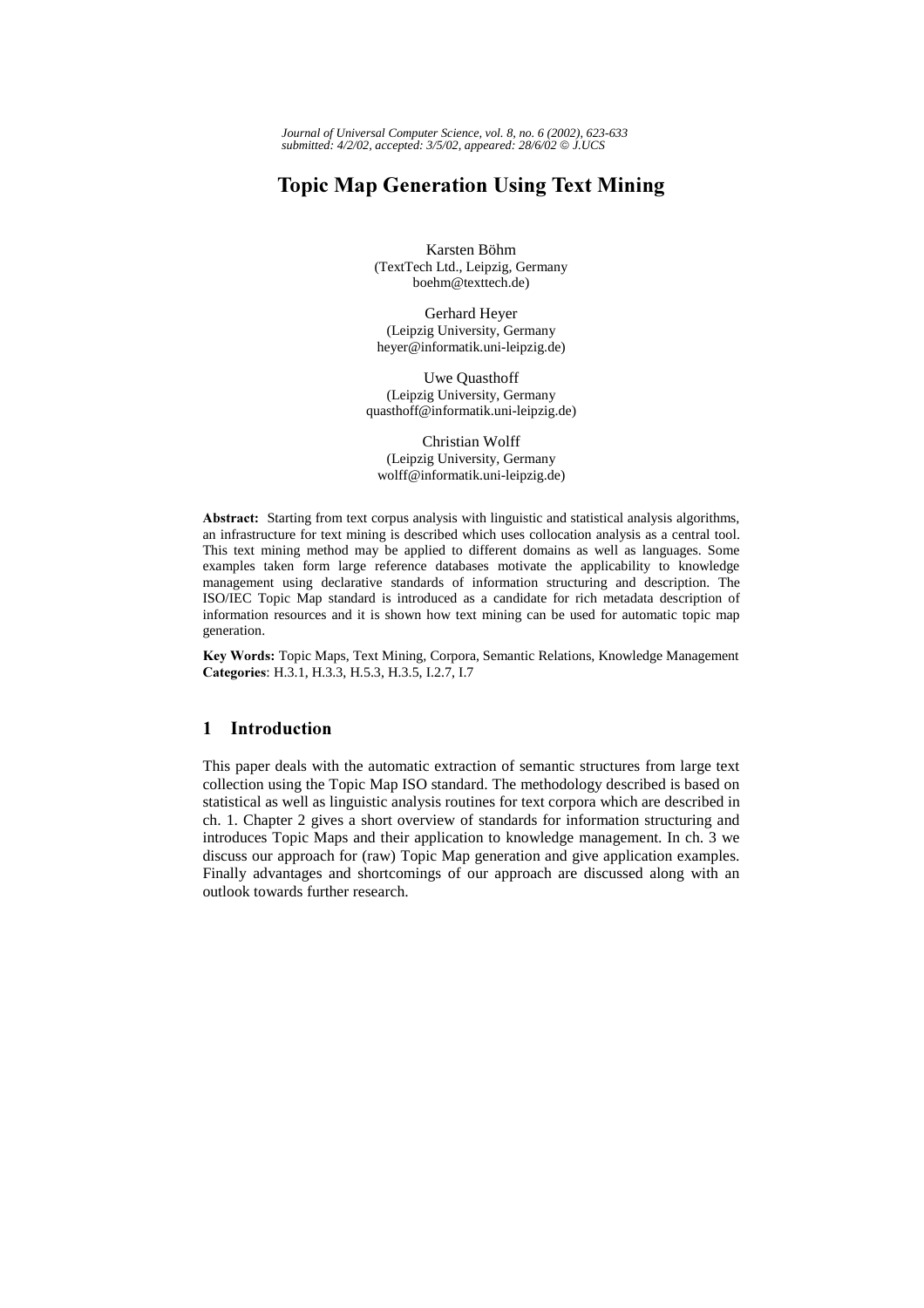# 2 Corpus-Based Text Mining

#### 2.1 Motivation

Large electronic text collections have become available on the net, fostering research in corpus linguistics and analysis [see Armstrong 93, Manning & Schütze 99]. Furthermore, special collections with specific properties (domain, organisational focus, time) can be set up using internet search agents. At the same time, organisational memories may be constructed automatically from the large amounts of electronically available information in organisations and companies.

### 2.2 An Infrastructure for Text Corpus Analysis

Since 1994 we have been setting up an infrastructure for processing and analysing electronic text corpora [see Quasthoff & Wolff 00]. This infrastructure, which is available on the web (see http://wortschatz.uni-leipzig.de and http://texttech.de) comprises one of the largest online corpora for German, English, and other European languages and offers not only basic information on words and concepts like frequency an basic morphological and grammatical information but also semantic information like synonyms, significant collocations ("semantic associations"). At the core of this infrastructures are statistical algorithms for collocation analysis which compute significant collocations for all word types in the corpus using a metric comparable to the log-likelihood measure which is explained ion further detail in the following chapter.

### 2.3 Computation of Significant Collocations

In this paper, the term collocation is used for two or more words with the following statistical property: In a given large corpus, they occur significantly often together within a *predefined window*. Useful windows are

- Next neighbours
- **Sentences**
- Fixed-size Windows (e. g.  $n$  word or character distances)
- **Documents**
- Collections of Documents

We will concentrate on the first two kinds of windows, i. e. next neighbours and sentences, and give only some remarks for very large windows. This selection is motivated by the observation that word neighbourhood as well as sentences boundaries are restrictions that allow for a syntactic as well as semantic interpretation of some kind while fixed size windows impose a restriction that is merely technically motivated.

In calculating collocations, we are interested in the joint occurrence of two given words A and B with probabilities  $p_a$  and  $p_b$  within a sentence. Let our corpus contain  $n$ sentences. For simplicity we will assume that both  $A$  and  $B$  occur at most once in any sentence. This is approximately correct if  $A$  and  $B$  are not high frequency words.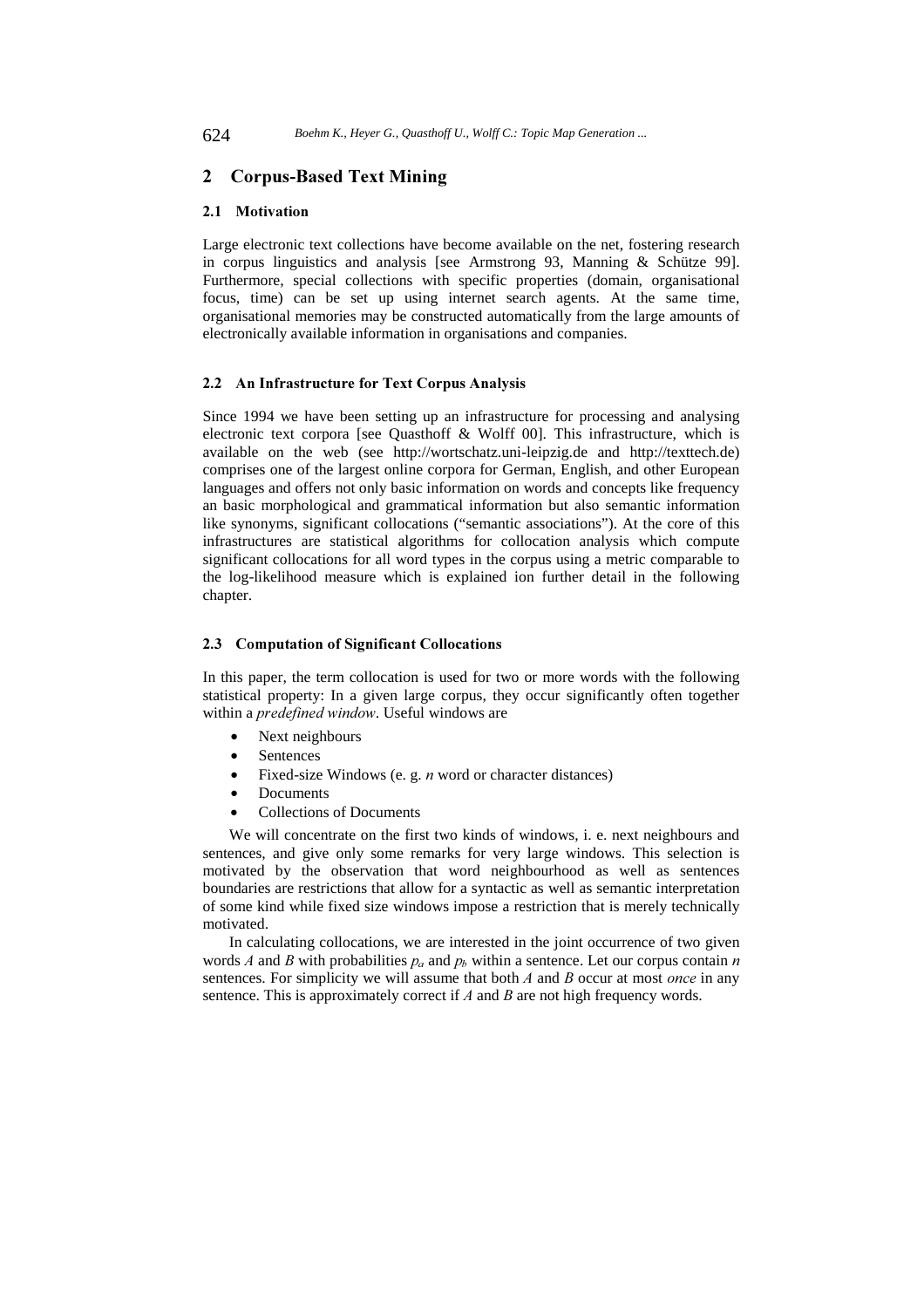To measure the surprise of a joint occurrence of A and  $B$  we first note that under the assumption of independence of A and B we get a probability of  $p_a p_b$  for their joint occurrence in a sample sentence. The number  $n$  of sentences in the corpus can be considered as the number of repeated experiments. Using a Poisson distribution [cf. Chung 2000] we get the following approximation for  $k$  joint occurrences in the corpus of *n* sentences, where as usual  $\lambda = n p_a p_b$ :

$$
p_k = \frac{1}{k!} \cdot \lambda^k \cdot e^{-\lambda}.
$$

As significance measure for collocation we choose the negative logarithm of this probability divided by logarithm of the size of the corpus  $(n)$ :

$$
sig(A, B) = \frac{\lambda - k \cdot \log \lambda + \log k!}{\log n}.
$$

The above approximation gives good results for  $(k+1) / \lambda > 10$ , which is the typical case. For  $(k+1) / \lambda \leq 10$  we refer to [Läuter & Quasthoff 99]. If, moreover,  $k \geq 1$ 10 holds, we might use Stirling's formula to get

$$
sig(A, B) = \frac{k \cdot (\log k - \log \lambda - 1)}{\log n}.
$$

This approach was used for calculating the online collocations of German, English, French, Italian, and Dutch corpora of up to 20 million of sentences at www.wortschatz.uni-leipzig.de. For an overview of other collocation metrics in the literature see [Lemnitzer 98], [Krenn 00], for an in-depth discussion of the properties of the Poisson approach described above see [Heyer et al. 01] and [Quasthoff & Wolff 02].

#### 2.4 Data Overview and Examples

Tables 1 and 2 give an overview of size and contents of our reference corpora and the contents of the German reference corpus, respectively. The German corpus is currently the largest, especially in terms of additional declarative knowledge such as subject fields which has been collected from various sources instead of being generated automatically by tokenization (like inflected word types) or statistical analysis (like collocations). Figure 1 contains data from the sample entries for "Wissen" (German for knowledge, Fig. 1a)) and "knowledge" (collocations and visualization,  $Fig 1b$ ).

|                                      | German English Dutch |                  |                   | French         |
|--------------------------------------|----------------------|------------------|-------------------|----------------|
| <i>word tokens</i> $ 300 \text{ m} $ |                      | $250 \text{ m}$  | $22 \text{ m}$    | $15 \text{ m}$ |
| sentences                            | $13.4 \text{ m}$     | 13 <sub>m</sub>  | 1.5 m             | 860,000        |
| word types                           | $\frac{1}{6}$ m      | 1.2 <sub>m</sub> | 600,000   230,000 |                |

Table 1: Basic Characteristics of the Corpora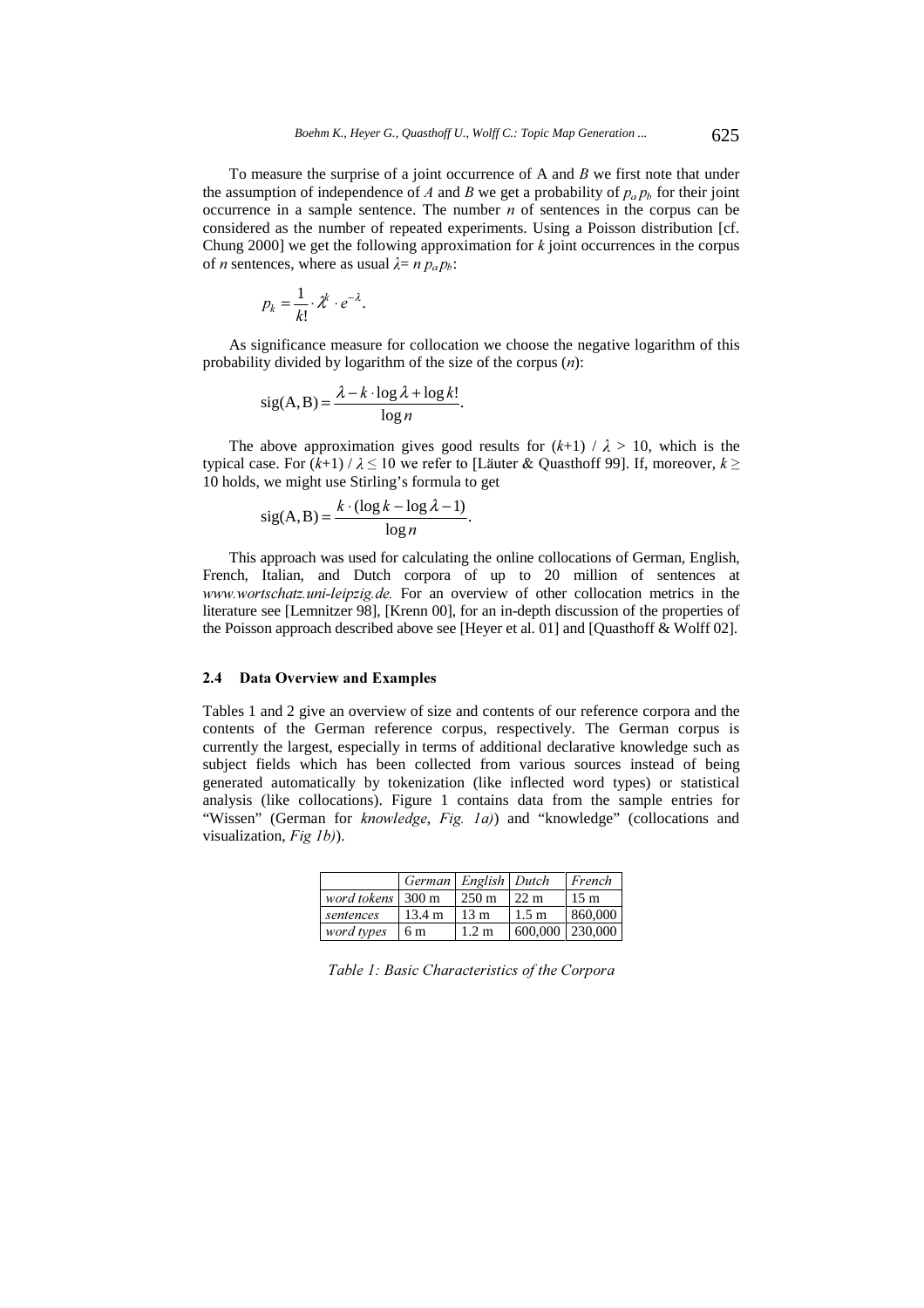| Type of data  | # of entries   |
|---------------|----------------|
| Word forms    | $> 6$ Million  |
| Sentences     | $>$ 25 Million |
| Grammar       | 2.772.369      |
| Pragmatics    | 33.948         |
| Descriptions  | 135.914        |
| Morphology    | 3.189.365      |
| Subject areas | 1.415.752      |
| Relations     | 449.619        |
| Collocations  | $> 8$ Million  |
| Index         | $>$ 35 Million |

Table 2: German Corpus Overview

| Word: Wissen                                                                                      |  |  |  |
|---------------------------------------------------------------------------------------------------|--|--|--|
| Word Count: 9443                                                                                  |  |  |  |
| <b>Logarithmic Frequency class:</b> 10 (e. g. $2^{10}$ as seldom as the most frequent word in the |  |  |  |
| corpus)                                                                                           |  |  |  |
| <b>Subject Field:</b> Epistemology Logic                                                          |  |  |  |
| Morphology: wisslen                                                                               |  |  |  |
| <b>Synonyms:</b> Beschlagenheit, Bildung, Einblick, Einsicht, Erfahrung, Erkenntnis,              |  |  |  |
| Faktenwissen, Gelehrsamkeit, Gelehrtheit, Gewißheit []                                            |  |  |  |
| Cross-Reference of: Bewußtsein, Gewißheit, Kenntnis                                               |  |  |  |
| <b>Positive Connotation:</b> Spezialwissen, Profiwissen, Alleswissen, Sonderwissen,               |  |  |  |
| Hauptwissen, Superwissen                                                                          |  |  |  |
| <b>Negative Connotation:</b> Halbwissen, Pseudowissen                                             |  |  |  |
| <b>Base Form: Wissen</b>                                                                          |  |  |  |
| <b>Inflected Forms:</b> Wissen, Wissens, Wußten, Wissendes, Wissen                                |  |  |  |
| Antonym of: Nichtwissen                                                                           |  |  |  |
| -lich-Form of: wissenlich                                                                         |  |  |  |
|                                                                                                   |  |  |  |

Figure 1 a) Basic Statistical Data and Declarative Knowledge for Wissen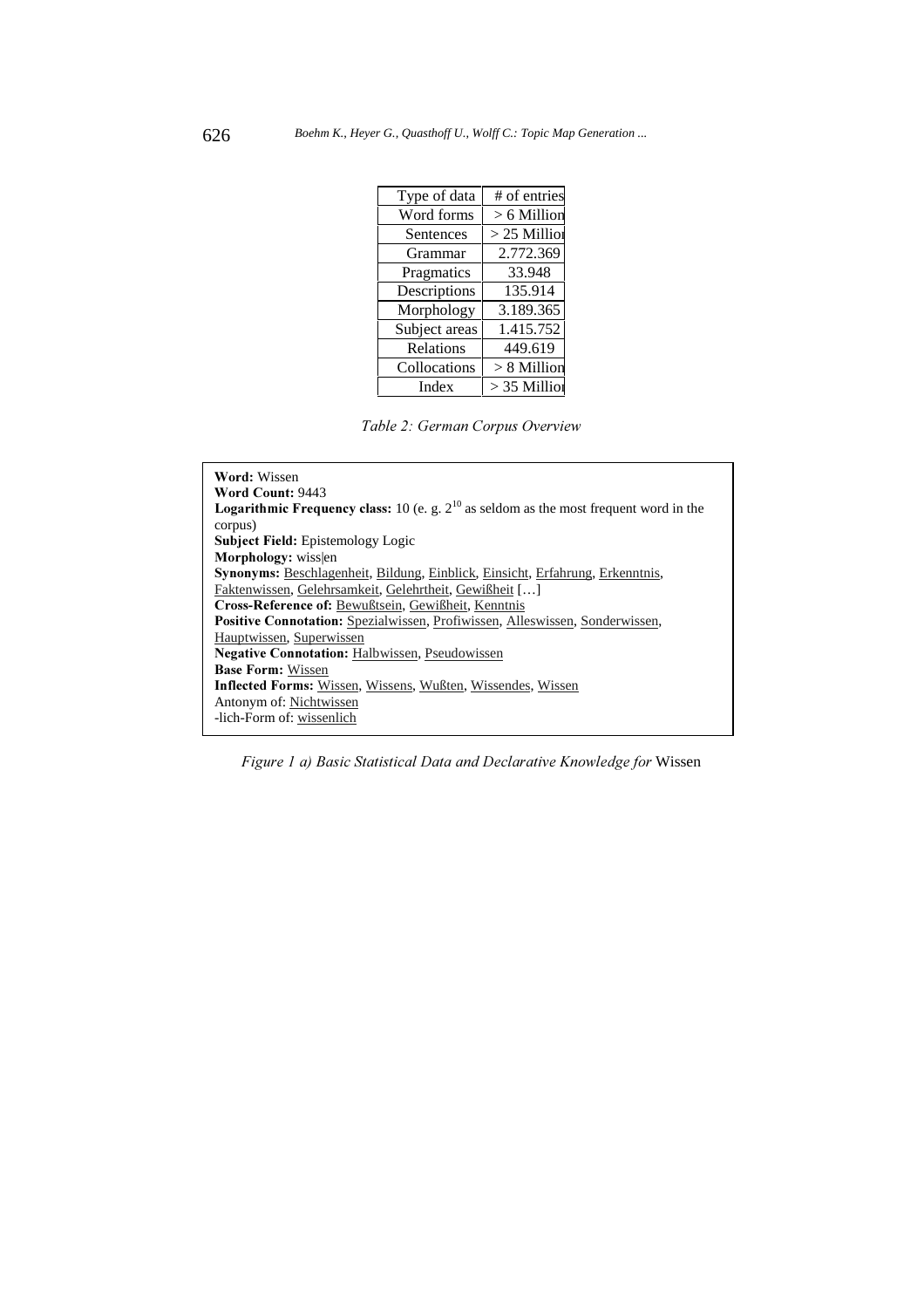

Figure 1 b) Collocations and Visualization for Knowledge

These sample data are available for any token found in a given corpus and may be accessed either via a Web front-end or by directly accessing the corpus database (application programs). These data are the starting point for automatic Topic Map generation. For data visualization the strongest collocations form the set of collocations given for a specific term are selected, those which do not themselves have some interrelationship are filtered out, and a graph drawing algorithm based on simulated annealing is applied to the remaining set [cf. Davidson & Harel 96].

#### 2.5 System Architecture

For corpus setup, we employ a flexible software architecture which operates in four basic processing steps: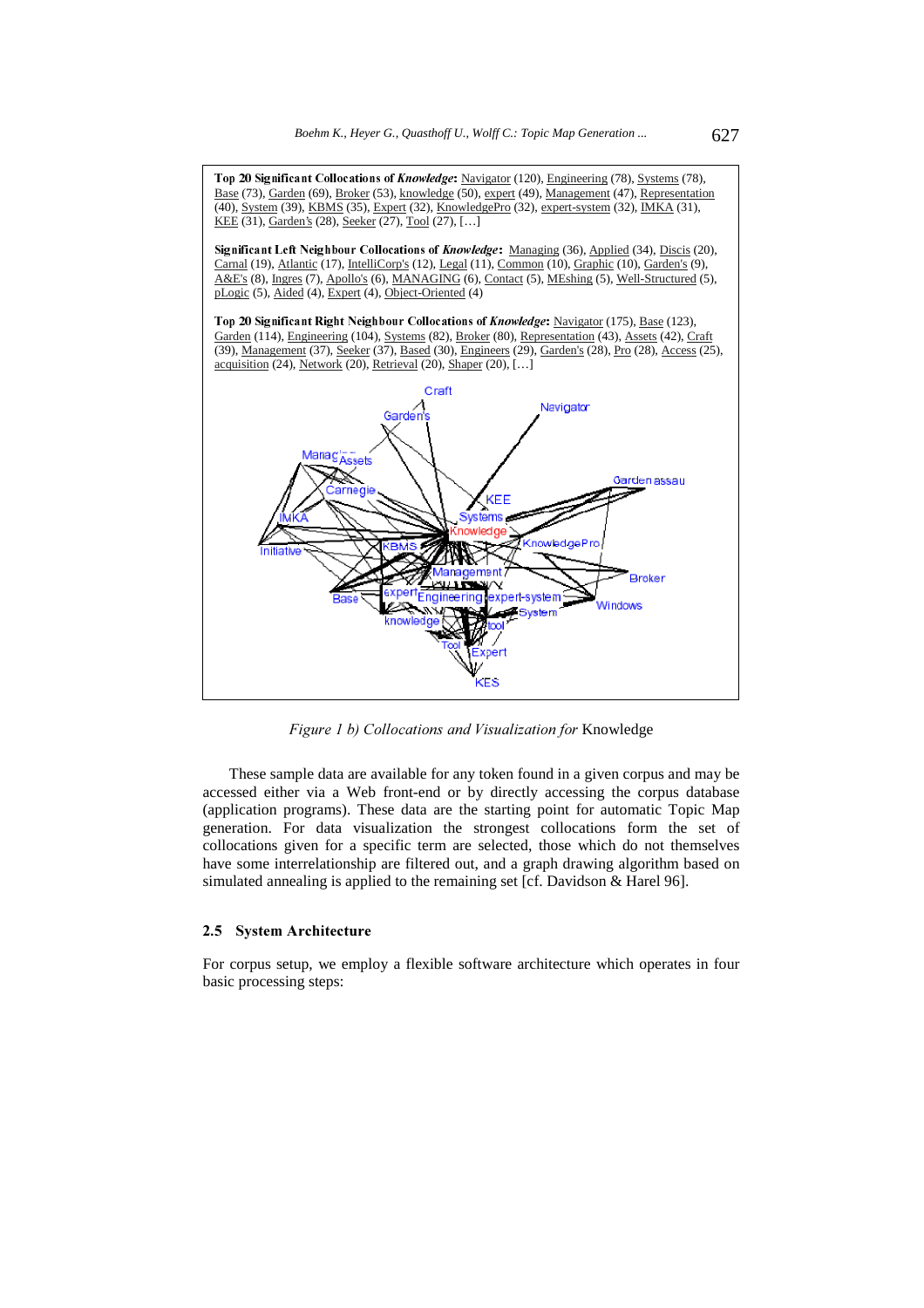- 1. Corpus collection, either by manual provision (e. g. texts on a CD-ROM or collected from intranet servers) or collected by using families of internet search agents.
- 2. Corpus administration using simple file-system-based tools for handling and converting large amounts of text files.
- 3. Text analysis including tokenisation and document segmentation, where statistical as well as linguistic algorithms or finding relations like collocations or associations as well as subject categories and hyperonyms and hyponyms are applied.
- 4. The application layer where the data generated in steps 1-3 are used for different kinds of post-processing (see Heyer, Quasthoff & Wolff 00] for further application details), among them visualisation, indexing, and the generation of knowledge structures using Topic Maps which is described in further detail below.



Figure 2: Overview of System Architecture

The various tools employed are implemented using standard technologies (C++ and Java as implementation languages, a standard RDBMS as storage layer, XML (eXtensible Markup Language) for information structuring and exchange, JSP and the Tomcat application server for presentation and output). Fig. 2 gives a rough overview of the general system architecture. It should be noted that this basic process of corpus analysis can be applied to any set of text documents and that it is language independent. While we have set up large reference corpora for different languages which represent general knowledge taken from a variety of sources, stressing highquality periodicals like daily newspapers as well as electronic dictionaries, the same process may also be applied to smaller and more focussed corpora which often represent the organisational knowledge of a certain institution or company. As can be seen in fig. 2, comparison of large reference collections with smaller specific collections is instrumental for selecting key concepts in topic maps.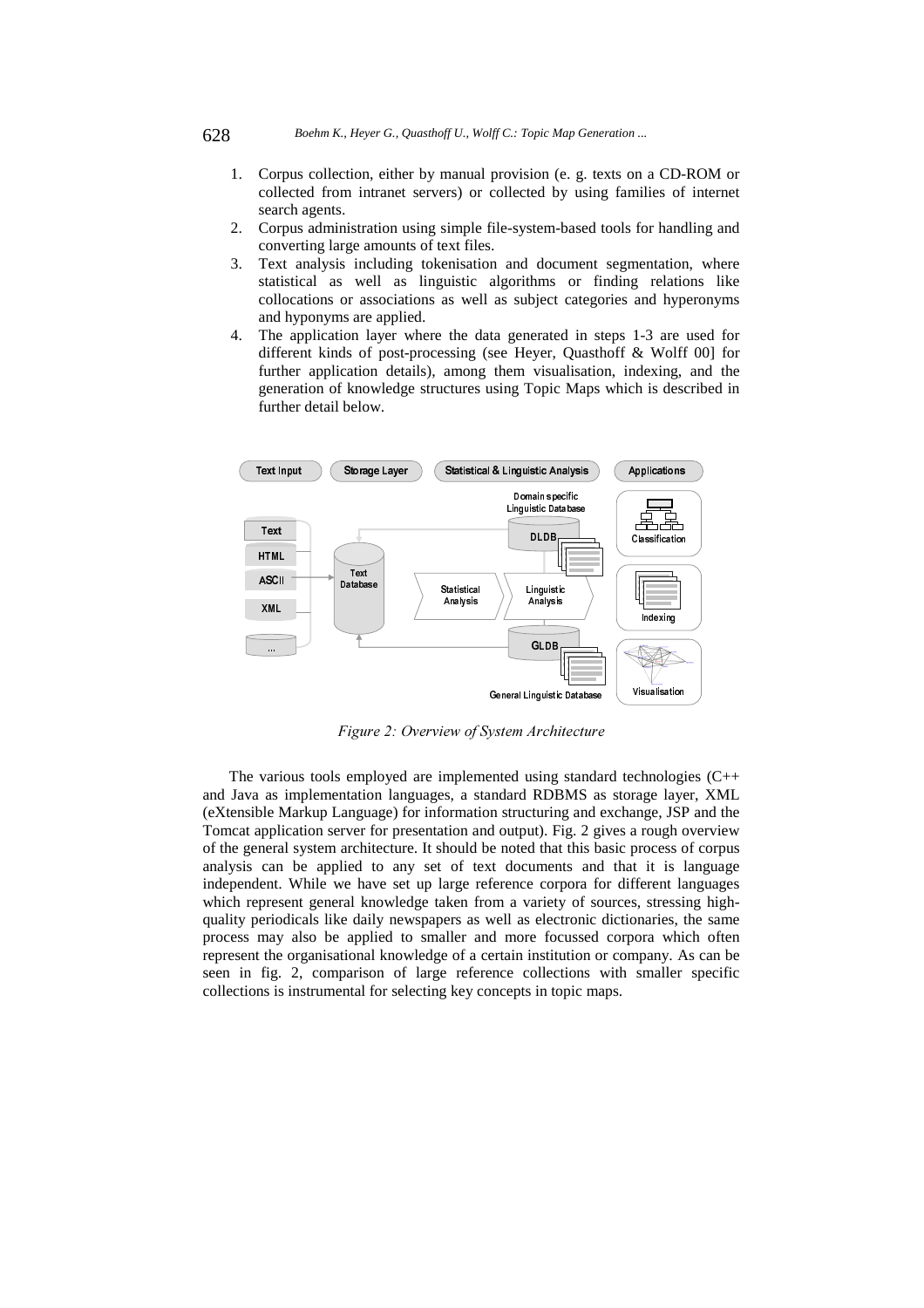# 3 Topic Map Generation

#### 3.1 Standards for Information Structuring

In recent years, a large number of standards for information and knowledge structuring and description has become available, many of them based on or derived from the XML / SGML family of standards for information structuring [see Noy et al. 01:61]. Table 3 lists some major standardisation efforts:

| <b>Standard</b>                      | Focus / Application                                  |
|--------------------------------------|------------------------------------------------------|
| XML (eXtensible Markup)              | Document structure (mainly syntactic aspect)         |
| Language)                            |                                                      |
| Simple HTML Ontology                 | XML-conformant HTML extension for gathering and      |
| Extension (SHOE)                     | semantic information<br>representing<br>about<br>web |
|                                      | resources (XML extension)                            |
| <b>Ontology Markup Language</b>      | Extension of SHOE with different layers, including a |
| (OML)                                | RDF mapping                                          |
| RDF (Resource Description            | Description of Metadata, especially<br>Web<br>for    |
| Framework / Schema Language)         | Resources; various description schemes or ontologies |
|                                      | may be imported or created (RDF Schema Language)     |
| <b>Ontology Interchange Language</b> | RDF-derived standard for knowledge representation,   |
| (OIL)                                | using a frame-like approach                          |
| DAML+ OIL (Darpa Agent               | Description-logic based standard for<br>ontology     |
| Markup Language / OIL                | engineering, defined on top of RDF                   |
| (Ontology Inference Layer)           |                                                      |
| Topic Maps (ISO/IEC 13250)           | Generic standard for document annotation             |
| standard                             |                                                      |

Table 3: XML-based Standards for Information Structuring and Knowledge Representation

While these different standardisation efforts stem from different scientific and industrial communities, they share a common goal: Simplifying information structuring, access und processing by adding structured metadata to information resources. An in-depth comparison of these standards, unfortunately excluding Topic Maps, is given by [Gómez-Pérez & Corcho 02]

### 3.2 Topic Maps

A Topic Map is an information structure to be used as descriptive metadata for arbitrary types of data with document annotation being the most prominent application. Topic Maps consist of one or more Topics, identified by topic names, describing the resource to which it is attached. Additionally, topic occurrences allows for contextualisation of this metadata information. The interrelationship between different topics is formalised by topic association which represent typical semantic relations like part of, is a or hypero- and hyponymy (for a general introduction to Topic Maps, see [Gerick 00], [Biezunski & Newcomb 01]). Derived from the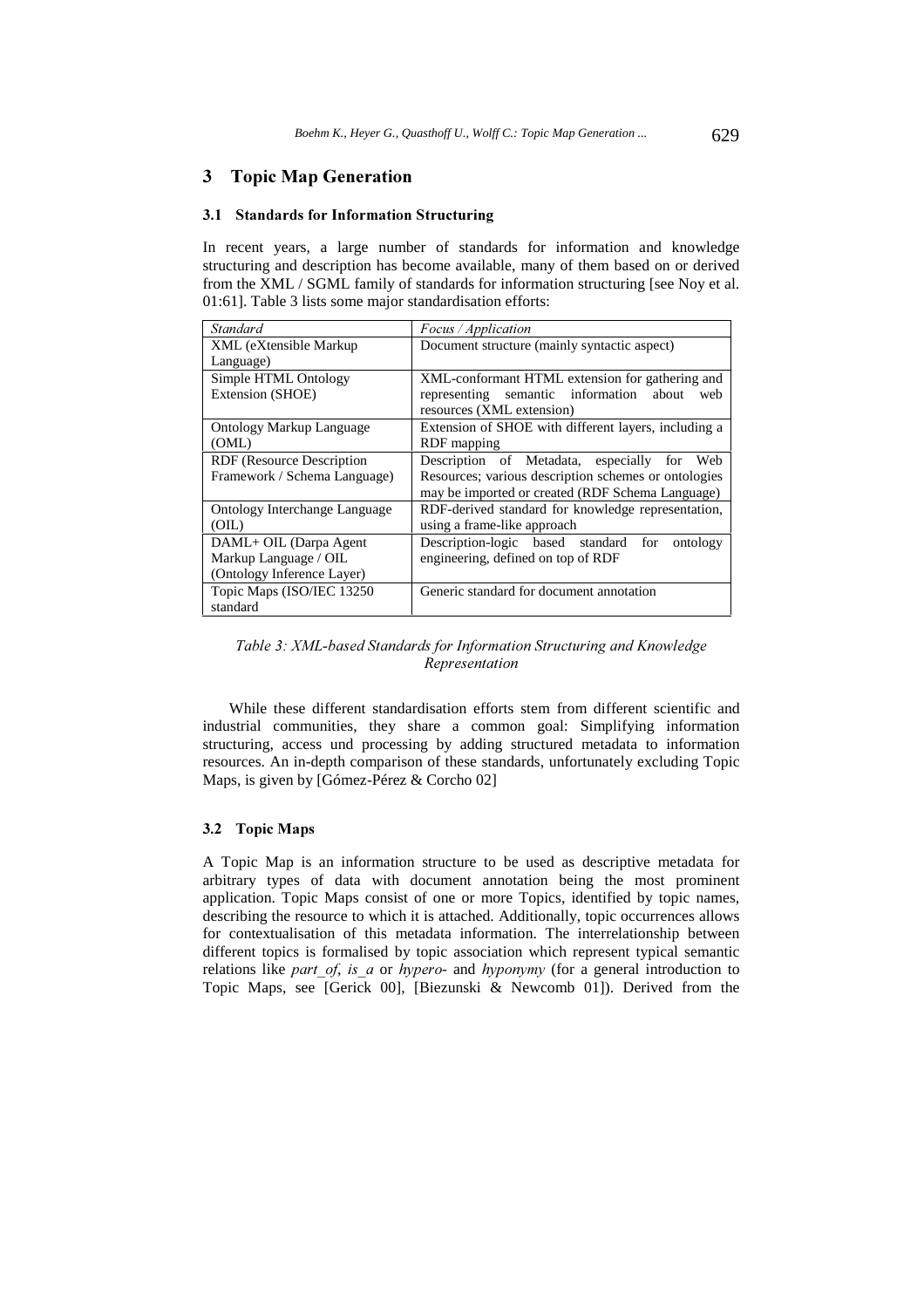ISO/IEC HyTime standard for coding multimedia information, Topic Maps are standardised using SGML/XML syntax.

### 3.3 Topic Map Generation

The generation of Topic Maps and their practical application to information resources involves a great deal of knowledge engineering as the relevant domain has to be intellectually analysed prior to topic definition and resource description. This phenomenon is common to both, Topic Maps as well as the Semantic Web initiative and its approaches towards ontology engineering: [Holsapple & Joshi 02: 44] discuss the following methodological approaches towards ontology engineering:

- **Inspiration**
- **Induction**
- **Deduction**
- **Synthesis**
- Collaboration

These different approaches describe inherently intellectual processes which may be simplified or streamlined using appropriate software for ontology editing and optimisation. It might be added, though, that our approach adds a further type of methodology which might tentatively be described as "ontology bootstrapping using text mining" and which can supply and complement the intellectual processes of ontology engineering or Topic Map generation with raw but valuable seed information.

 Recently, various tools and methods have been developed in order to streamline this process. Some examples shall be mentioned here:

- [Noy et al. 01] describe Protége-2000, a modelling tool generating RDF as well as DAML+OIL classes.
- [Maedche & Staab] discuss OntoEdit, their ontology learning infrastructure which combines various analysis algorithms like text analysis, importing electronic dictionaries, and knowledge databases.
- [Zhou, Booker & Zhang 02] present the Rapid Ontology Development Method (ROD) which likewise combines text analysis and relation extraction with domain analysis based on declarative knowledge.

In comparison, our approach is confined to automatically delivering raw input for Topic Map definition from the automatic analysis of large text corpora. As should appear to be obvious from the examples given in ch. 2, the results of our collocation analysis yield appropriate material for defining semantic relation. As this analysis is computed for every word type in a corpus, it is not well suited for selecting central topics for a certain information collection. In order to achieve this, we employ two different strategies:

- Topic Map bootstrapping by corpus comparison, and
- Topic Map optimisation for a given Topic Map.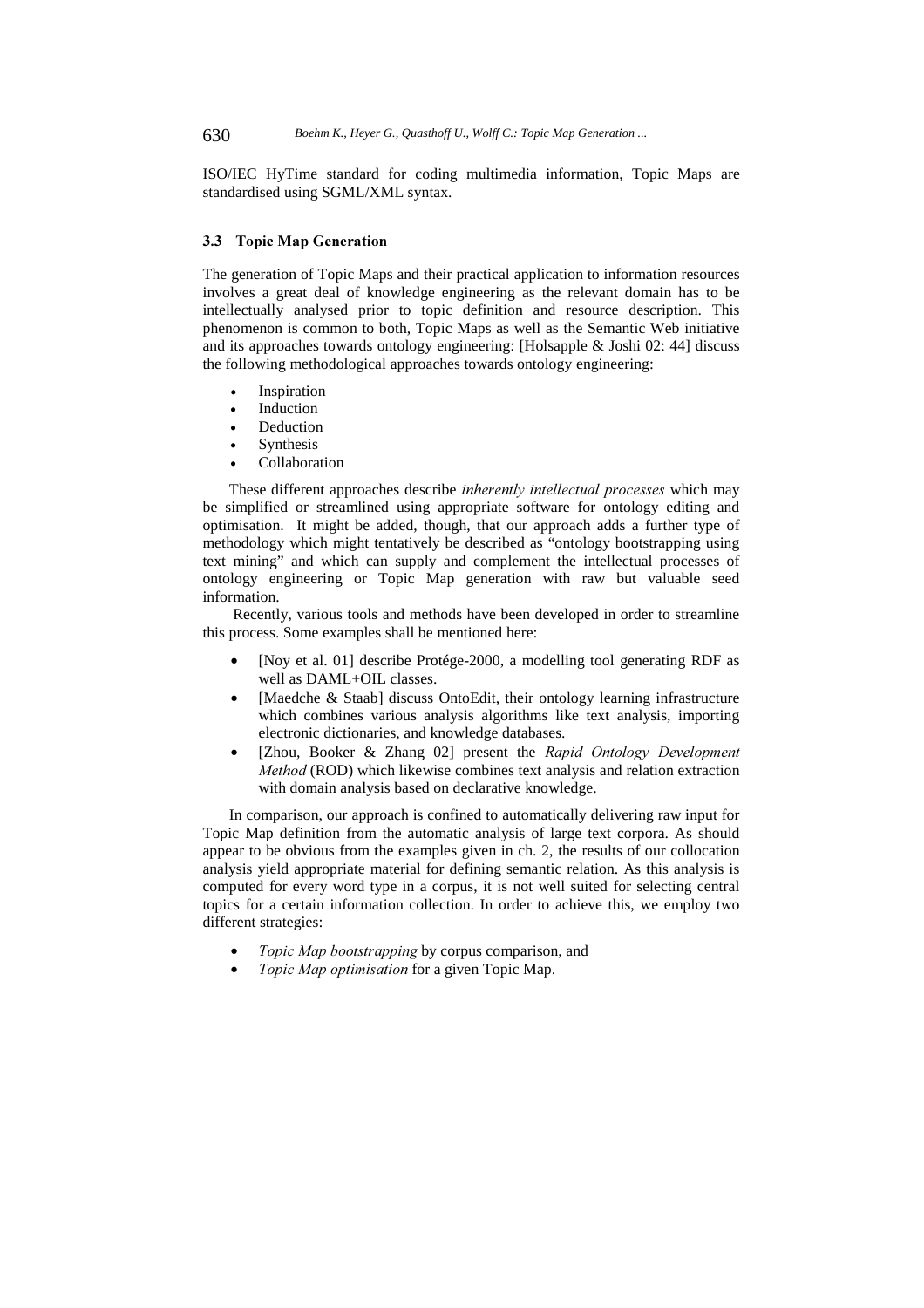In the first case topic candidates are generating by running a comparative analysis of a domain-specific corpus against a (much larger) reference corpus. Significant concepts are filtered out and used as starting points for Topic Map generation. This process can be controlled using TopicMapBuilder, a tool with a web-based interface for fine-tuning generation parameters like Topic Map size, comparison factor between reference and domain corpus, or collocation significance. In the second case, a given Topic Map is enriched by selecting relevant collocations for the topics already in the map, thus enlarging the map.

```
<?xml version="1.0" encoding="iso-8859-1" standalone="no" ?> 
<!DOCTYPE topicmap SYSTEM "map.dtd" > 
<topicmap name="TextMining TopicMap" id="tt:1"> 
     <topic id="tt.137523" categories="tt.206823"> 
     <comment/> 
     <topname> 
       <basename>Verdichtungsverhaeltnis</basename> 
       <dispname>Verdichtungsverhaeltnis</dispname> 
     </topname> 
   </topic> 
     <topic id="tt.72519" categories="tt.206823"> 
     <comment/> 
     <topname> 
       <basename>Ladedruck</basename> 
       <dispname>Ladedruck</dispname> 
    \epsilon/toppame>
   </topic> 
<!—Association between Topics 72519 and 137523 --> 
   <assoc 
     id="tt.72519-137523" 
     sourcerole="TextMining-association" 
     targetrole="TextMining-association" 
     sourceid="tt.72519" 
     targetid="tt.137523" 
     type="ASSOCIATION" 
/</topicmap>
```
Figure 3: Topic Map Excerpt (Car Technology)

In both cases the resulting Topic Map can immediately be exported in the standard XML format for Topic Maps for further usage, e. g. import into in a Topic Map visualisation and retrieval tool like the U.S.U. *KnowledgeMiner* [see Gerick 00]. Figure 3 shows a small excerpt from a Topic Map generated from a corpus of five volumes of a popular journal on car technology. The results generated by the text mining analysis are formatted according to the specification of the Topic Map DTD (document type definition) and basically consist of two parts:

In the first part, relevant topics are defined as identified after a fine-tuning of extraction parameters like relative frequencies of concepts in a domain specific text, whereas in the second part significant associations between these topics are listed. Using a web-based interface for setting Topic Map extraction parameters along with a simple graph-based visualisation tool for previewing Topic Map results, the knowledge worker may iteratively optimise extraction results prior to further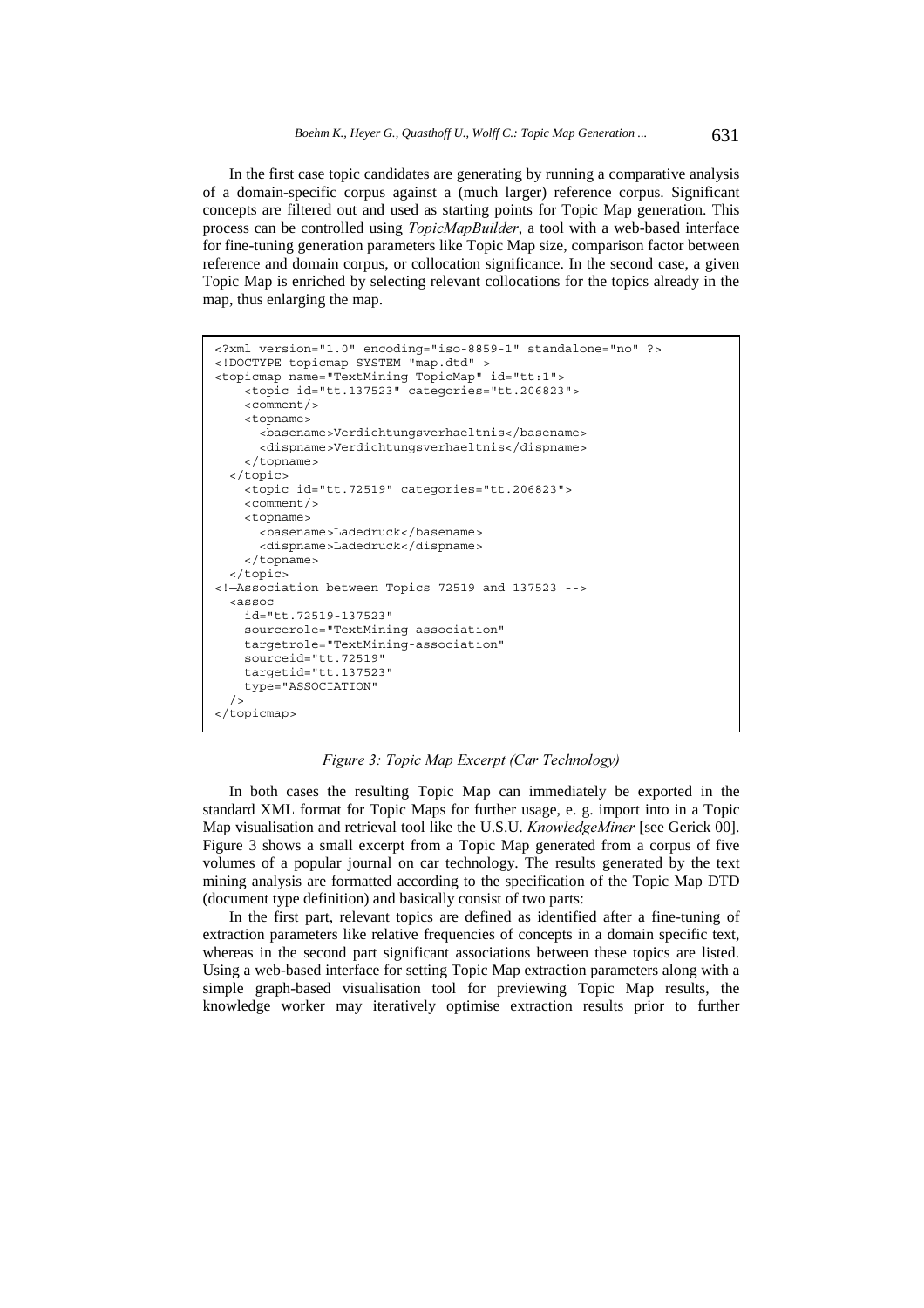intellectual work on the Topic Map. The results may still need further intellectual refinement (exclusion of irrelevant relations, description of relation types, adding relations not automatically generated), but they can serve as a reliable *basis* for Topic Map construction.

# 4 Conclusion

The corpus-based methods for Topic Map generation describe in this paper have been successfully applied in industrial settings as diverse as financial and insurance services, chemical engineering or information technology. While their biggest advantage lies in narrowing the gap from Topic Map construction to Topic Map application, several directions for further research are obvious:

- Currently, the text mining algorithms are based on different word types in the corpora, accepting synonyms or inflected forms as different concepts. As has been experimentally shown, an ex-ante grouping of surface forms which belong to the same semantic concept is advantageous.
- Likewise, the application of additional linguistic or semantic filters, e. g. leaving out word forms based on their syntactic category or their semantic attribute has a great potential for Topic Map optimisation (see [Heyer et al. 01] for further details). The same holds for a combination of the methods described here with ontology engineering approaches in AI: While the corpus-based approaches are applicable to any domain they may be enhanced be additionally importing existing ontologies.

Generating Topic Maps for structured information access and retrieval is only one of many possible applications like defining organisational memories (see [Smolnik & Nastansky 02]). In more general terms, approaches like the one described here may well give a significant contribution of the *Interspace* as a vision of future distributed information communities (see [Schatz 02]).

# References

[Armstrong 93]. Armstrong, S. (ed.); "Using Large Corpora"; Computational Linguistics 19, 1/2 (1993) [Special Issue on Corpus Processing, repr. MIT Press 1994].

[Biezunski & Newcomb 01] "XML Topic Maps: Finding Aids for the Web"; IEEE Multimedia 8, 2 (2001), 108.

[Chung 00]. Chung, Kai Lai "A Course in Probability Theory", Revised Second Edition, New York: Academic Press 2000.

[Davidson & Harel 96] Davidson, R.; Harel, D; "Drawing Graphs Nicely Using Simulated Annealing." ACM Transactions on Graphics 15, 4 (1996), 301-331.

[Gerick 00] Gerick, Thomas; "Topic Maps – der neue Standrad für intelligentes Knowledge Retrieval"; Wissensmanagement 2 (2000), 8-12.